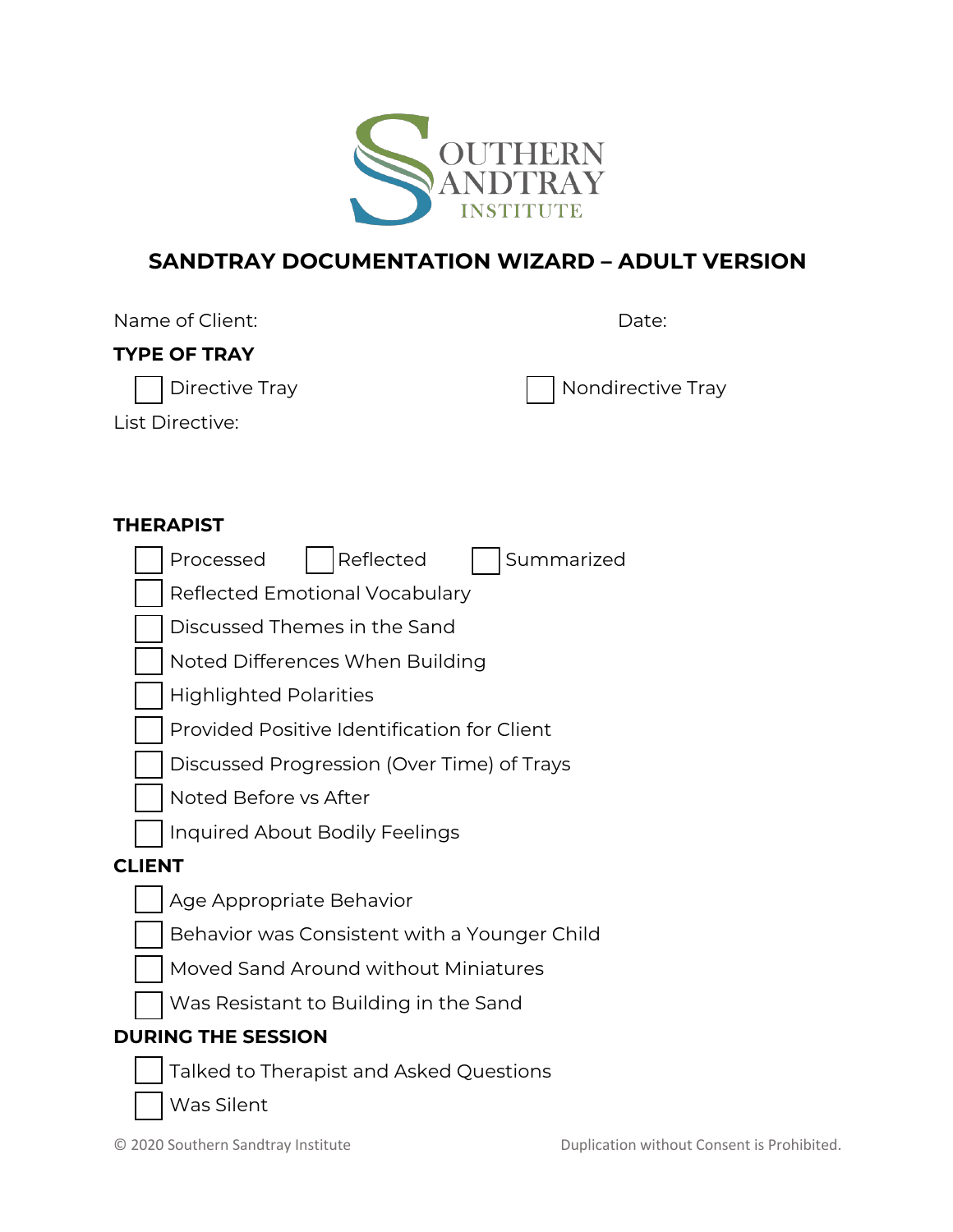### **DURING THE SESSION CONTINUED**

Intervals of Talking and Silent

Had Emotional Outburst of Tears

Was Withdrawn and Sullen

Talked Openly and Told Story of the Tray

Discussed Feelings Prompted by the Tray



Open | Closed | With Gate

Without Gate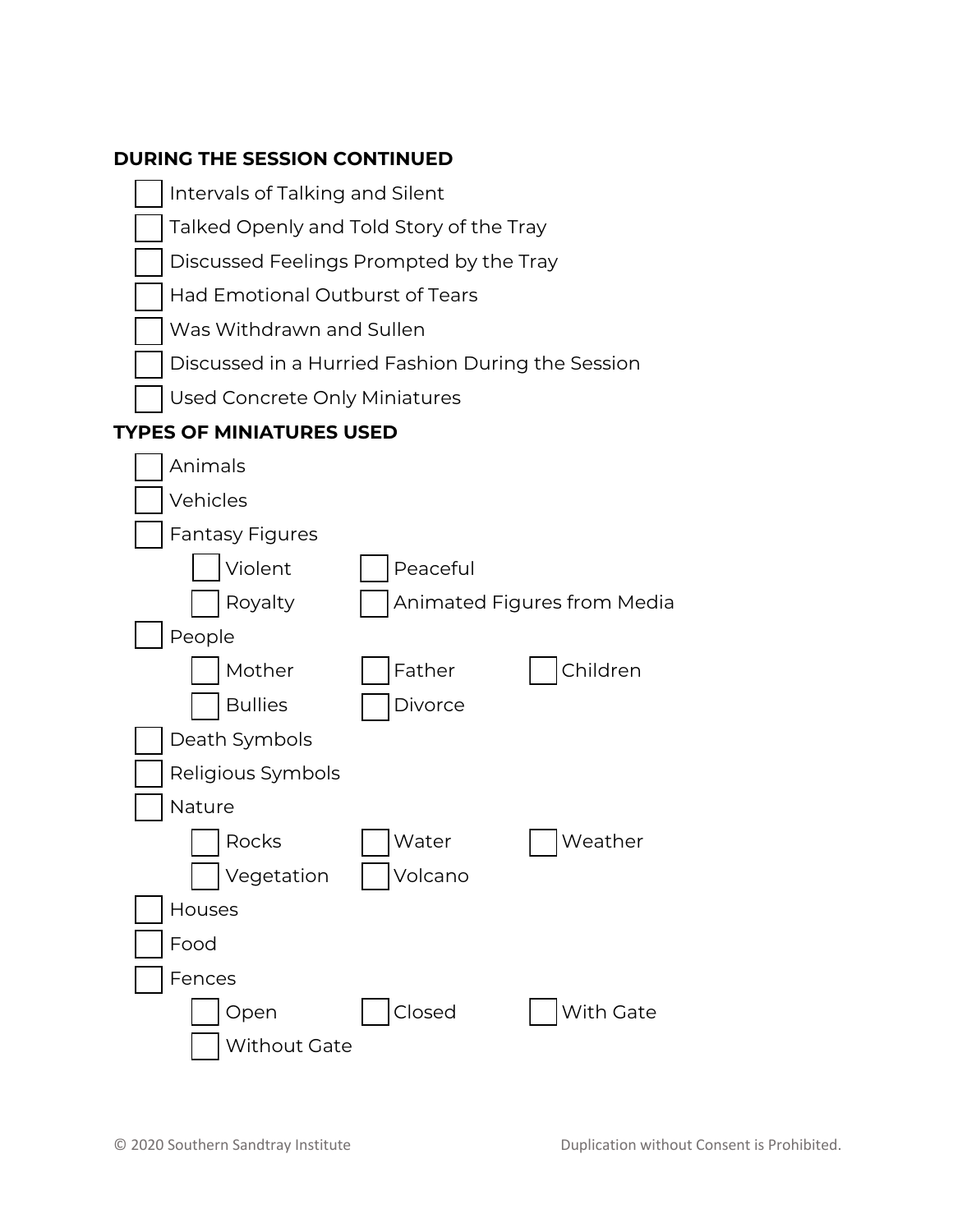|  | <b>TYPES OF MINIATURES USED CONTINUTED</b> |  |  |
|--|--------------------------------------------|--|--|
|--|--------------------------------------------|--|--|

| Abstract Items                                                    |
|-------------------------------------------------------------------|
| School<br><b>Treasure Chest</b><br>Cages                          |
| Drugs/Alcohol<br>Time                                             |
| Other Addiction Symbols<br>Hobbies                                |
| Movies/Television<br>Medical<br>Clothing                          |
| Landmarks<br>Trash Can<br>Signs                                   |
| Furniture<br><b>Boats</b>                                         |
| Other Items:                                                      |
|                                                                   |
| <b>THEMES OBSERVED IN THE SAND</b>                                |
| Rows in the Sand<br>Rigid World                                   |
| Often consistent with high levels of anxiety and need for control |
| Miniatures Placed Closely Together in the Sand<br>Chaos           |
| Often consistent with feeling out of control within internal life |
| Lining of Tray with Rocks/Fences/Other Items                      |
| Before Building<br>During the Building Process                    |
| Often consistent with need for protection                         |
| <b>Empty World</b>                                                |
| At Least Half of the Tray is Empty                                |
| Often consistent with hopelessness and depression                 |
| <b>Concrete Only Miniatures</b>                                   |
| Only Using Miniatures for the Exact Meaning of What They Are      |
| Often consistent with emotional underdevelopment                  |
| <i>(without presence of abstract object)</i>                      |
| Fences in the Tray                                                |
| Keeping the "Bad" Out<br>Protecting the "Good" Guys               |
| Often consistent with high anxiety or need for protection         |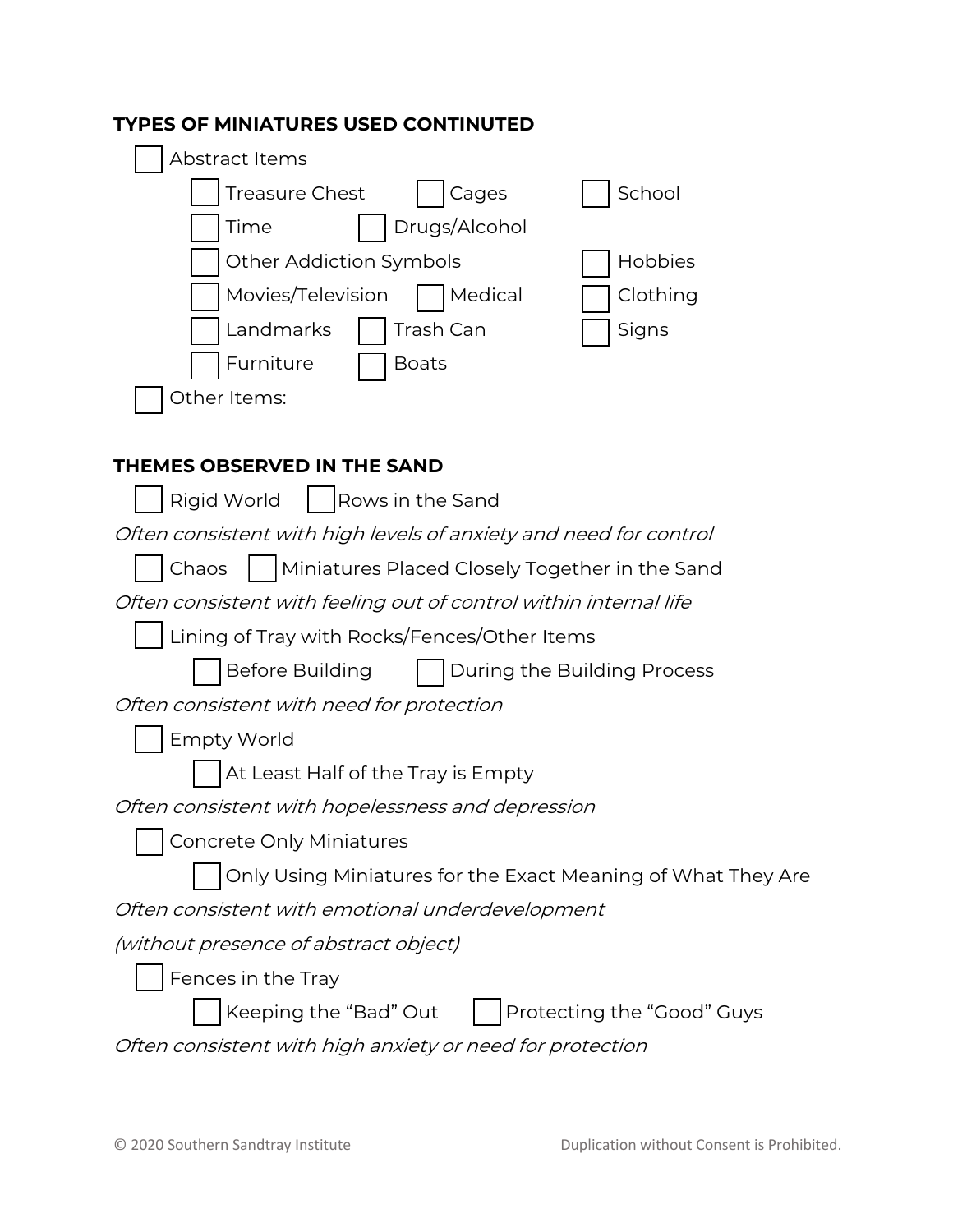#### **THEMES OBSERVED IN THE SAND CONTINUED**

| Polarities in the Tray |  |  |  |
|------------------------|--|--|--|
|------------------------|--|--|--|

Often consistent with feeling of being pulled 'X vs. X' feelings within client

Presence of at Least One Abstract Item in the Tray



Consistent with age appropriate behavior

Adolescents often have a mixture of concrete and abstract items in the tray

|  |  | Groupings in the Tray |  |  |  |
|--|--|-----------------------|--|--|--|
|--|--|-----------------------|--|--|--|

Often consistent with items that have similar needs or categories from

client's viewpoint

Bridging

Often consistent with integration and connection between parts of self

**Journey** 

Often consistent with hope for future and integration of past and present

Centering

Often consistent with progress in a client's life; client often feels more

grounded and less anxious

Decrease in Fences/Barriers

Often consistent with client feeling more secure in life or within the self

Energy Spots in the Tray

Often consistent with improvement in metal health symptoms; client often

views the world as more hopeful and is likely to have more energy overall